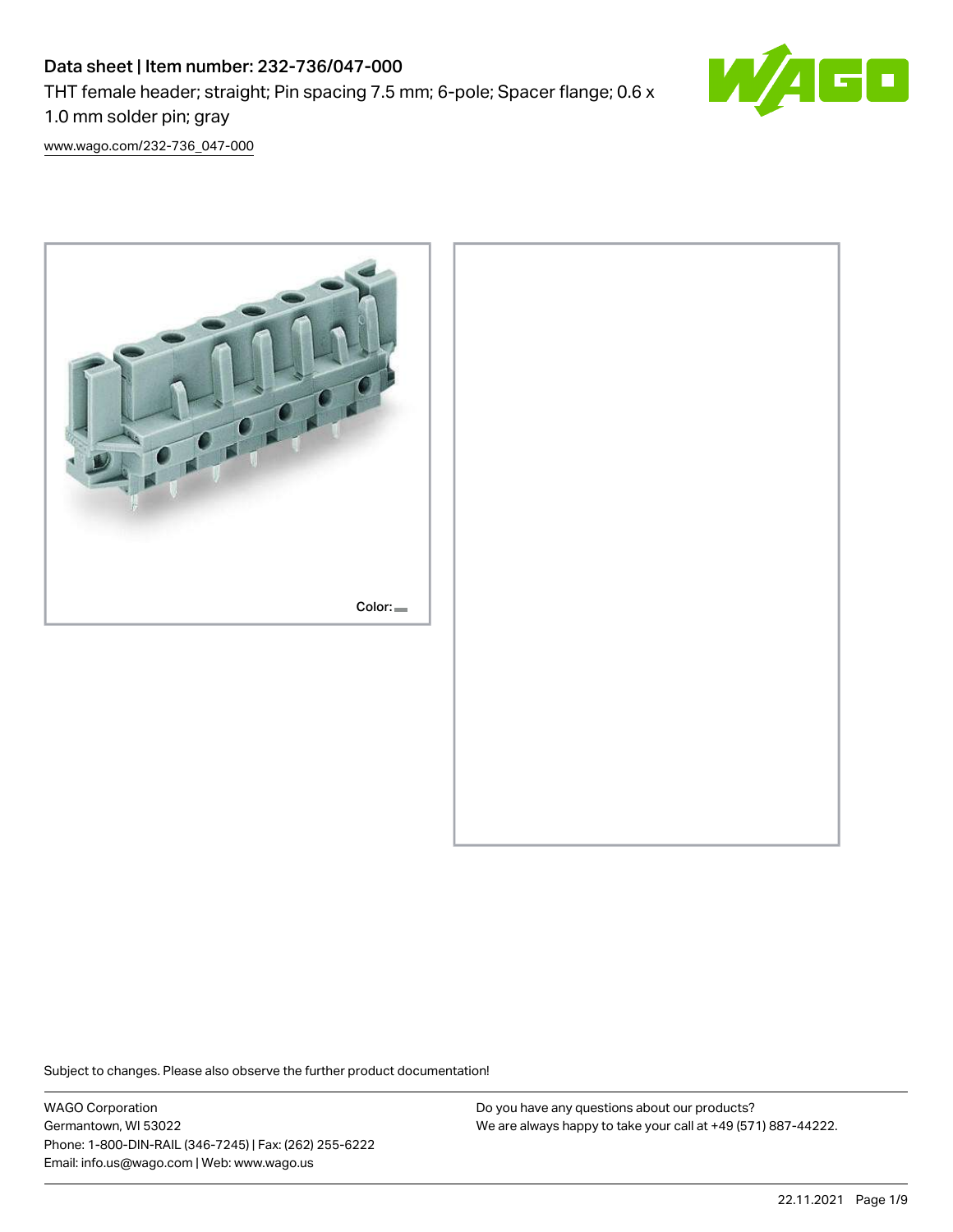

Dimensions in mm

 $L =$  (pole no.  $-1$ ) x pin spacing + 5 mm

 $L1 = L + 3$  mm

 $L2 = L + 8.8$  mm

```
L3 = L + 14.8 mm
```
2- to 3-pole female connectors – one latch only

#### Item description

- **Horizontal or vertical PCB mounting via straight or angled solder pins**
- For board-to-board and board-to-wire connections

Subject to changes. Please also observe the further product documentation!

WAGO Corporation Germantown, WI 53022 Phone: 1-800-DIN-RAIL (346-7245) | Fax: (262) 255-6222 Email: info.us@wago.com | Web: www.wago.us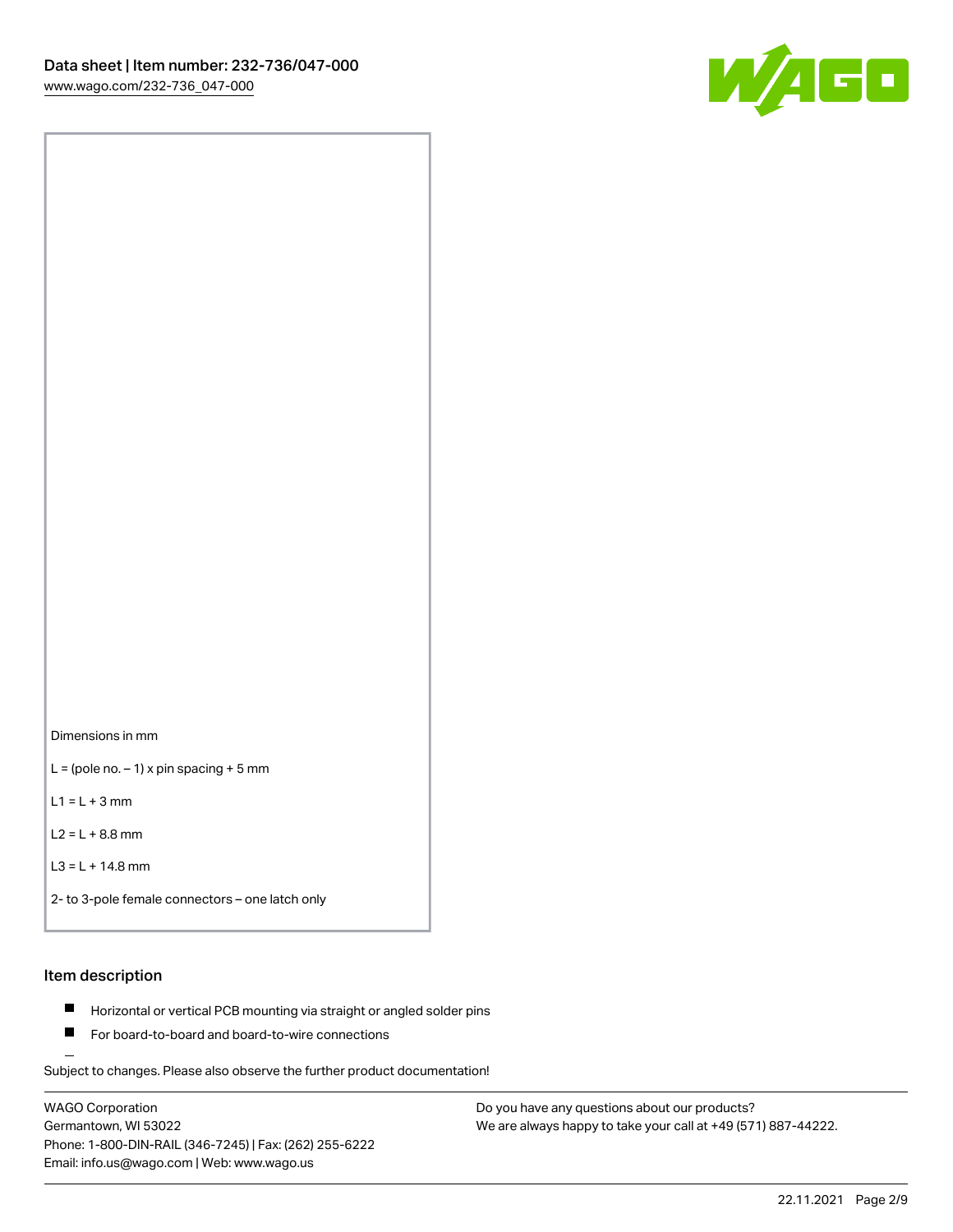- $\blacksquare$ Touch-proof PCB outputs
- $\blacksquare$ Easy-to-identify PCB inputs and outputs
- With coding fingers  $\blacksquare$

# Data

# Notes

| Safety information 1 | The <i>MCS – MULTI CONNECTION SYSTEM</i> includes connectors<br>without breaking capacity in accordance with DIN EN 61984. When<br>used as intended, these connectors must not be connected<br>/disconnected when live or under load. The circuit design should<br>ensure header pins, which can be touched, are not live when<br>unmated. |
|----------------------|--------------------------------------------------------------------------------------------------------------------------------------------------------------------------------------------------------------------------------------------------------------------------------------------------------------------------------------------|
| Variants:            | Other pole numbers<br>3.8 mm pin projection for male headers with straight solder pins<br>Gold-plated or partially gold-plated contact surfaces<br>Other versions (or variants) can be requested from WAGO Sales or<br>configured at https://configurator.wago.com/                                                                        |

## Electrical data

#### IEC Approvals

| Ratings per                 | IEC/EN 60664-1                                                       |
|-----------------------------|----------------------------------------------------------------------|
| Rated voltage (III / 3)     | 500 V                                                                |
| Rated surge voltage (III/3) | 6 <sub>kV</sub>                                                      |
| Rated voltage (III/2)       | 630 V                                                                |
| Rated surge voltage (III/2) | 6 <sub>kV</sub>                                                      |
| Nominal voltage (II/2)      | 1000V                                                                |
| Rated surge voltage (II/2)  | 6 <sub>k</sub> V                                                     |
| Rated current               | 12A                                                                  |
| Legend (ratings)            | (III / 2) $\triangleq$ Overvoltage category III / Pollution degree 2 |

#### UL Approvals

| Approvals per                  | UL 1059 |
|--------------------------------|---------|
| Rated voltage UL (Use Group B) | 300 V   |
| Rated current UL (Use Group B) | 15 A    |
| Rated voltage UL (Use Group D) | 300 V   |
| Rated current UL (Use Group D) | 10 A    |

Subject to changes. Please also observe the further product documentation!

WAGO Corporation Germantown, WI 53022 Phone: 1-800-DIN-RAIL (346-7245) | Fax: (262) 255-6222 Email: info.us@wago.com | Web: www.wago.us Do you have any questions about our products? We are always happy to take your call at +49 (571) 887-44222.

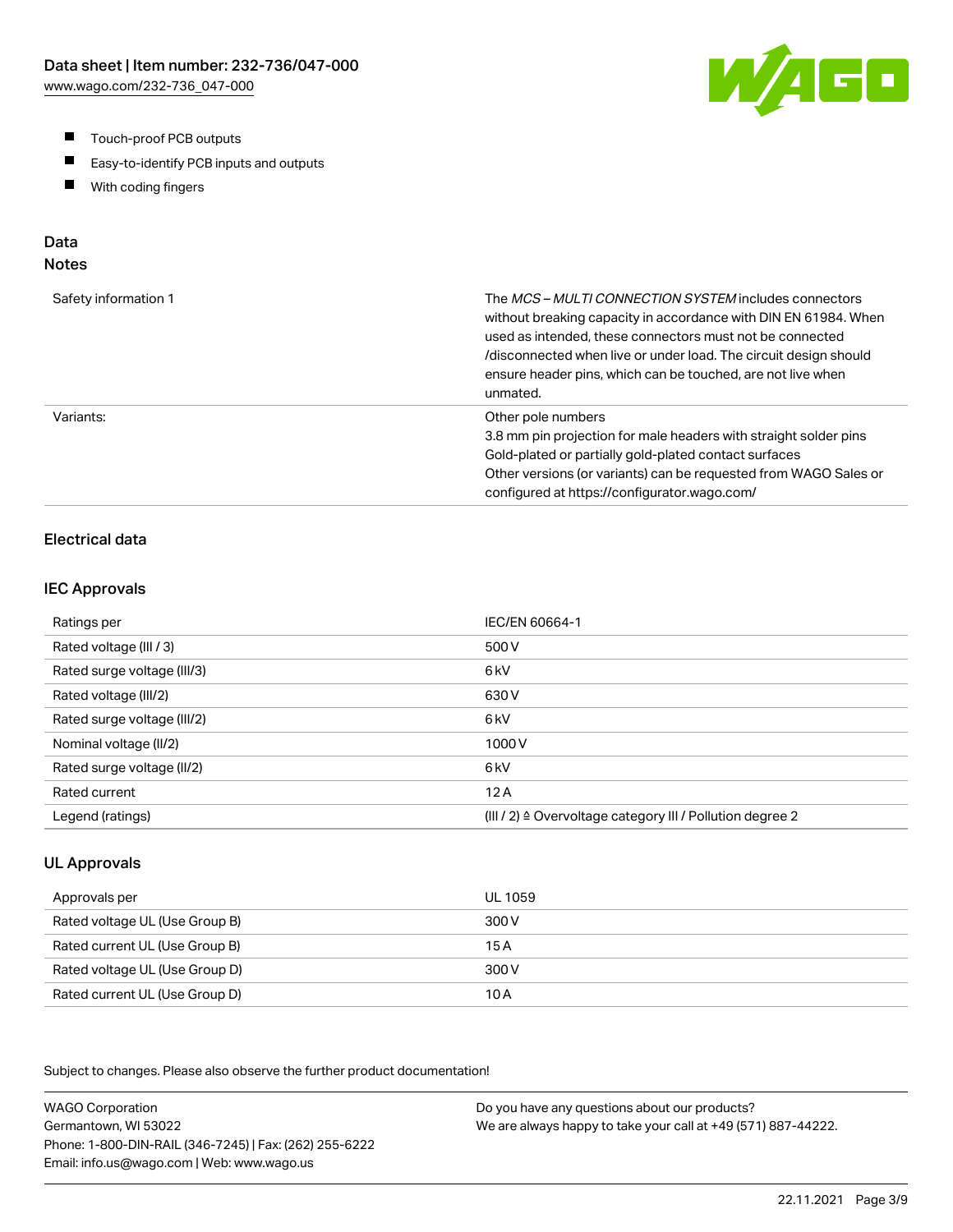

## Ratings per UL

| Rated voltage UL 1977 | 600 V |
|-----------------------|-------|
| Rated current UL 1977 |       |

#### CSA Approvals

| Approvals per                   | <b>CSA</b> |
|---------------------------------|------------|
| Rated voltage CSA (Use Group B) | 300 V      |
| Rated current CSA (Use Group B) | 15 A       |
| Rated voltage CSA (Use Group D) | 300 V      |
| Rated current CSA (Use Group D) | 10 A       |

#### Connection data

| Total number of potentials |  |
|----------------------------|--|
| Number of connection types |  |
| Number of levels           |  |

#### Connection 1

| Number of poles |  |
|-----------------|--|
|                 |  |

# Physical data

| Pin spacing                          | 7.5 mm / 0.295 inch   |
|--------------------------------------|-----------------------|
| Width                                | 57.3 mm / 2.256 inch  |
| Height                               | 23.25 mm / 0.915 inch |
| Height from the surface              | 18.25 mm / 0.719 inch |
| Depth                                | 11.6 mm / 0.457 inch  |
| Solder pin length                    | 5 mm                  |
| Solder pin dimensions                | $0.6 \times 1$ mm     |
| Drilled hole diameter with tolerance | $1.3$ $(+0.1)$ mm     |

## Mechanical data

| Mounting type | Mounting flange             |
|---------------|-----------------------------|
| Mounting type | Flush feed-through mounting |
|               | Panel mounting              |

Subject to changes. Please also observe the further product documentation!

| <b>WAGO Corporation</b>                                | Do you have any questions about our products?                 |
|--------------------------------------------------------|---------------------------------------------------------------|
| Germantown, WI 53022                                   | We are always happy to take your call at +49 (571) 887-44222. |
| Phone: 1-800-DIN-RAIL (346-7245)   Fax: (262) 255-6222 |                                                               |
| Email: info.us@wago.com   Web: www.wago.us             |                                                               |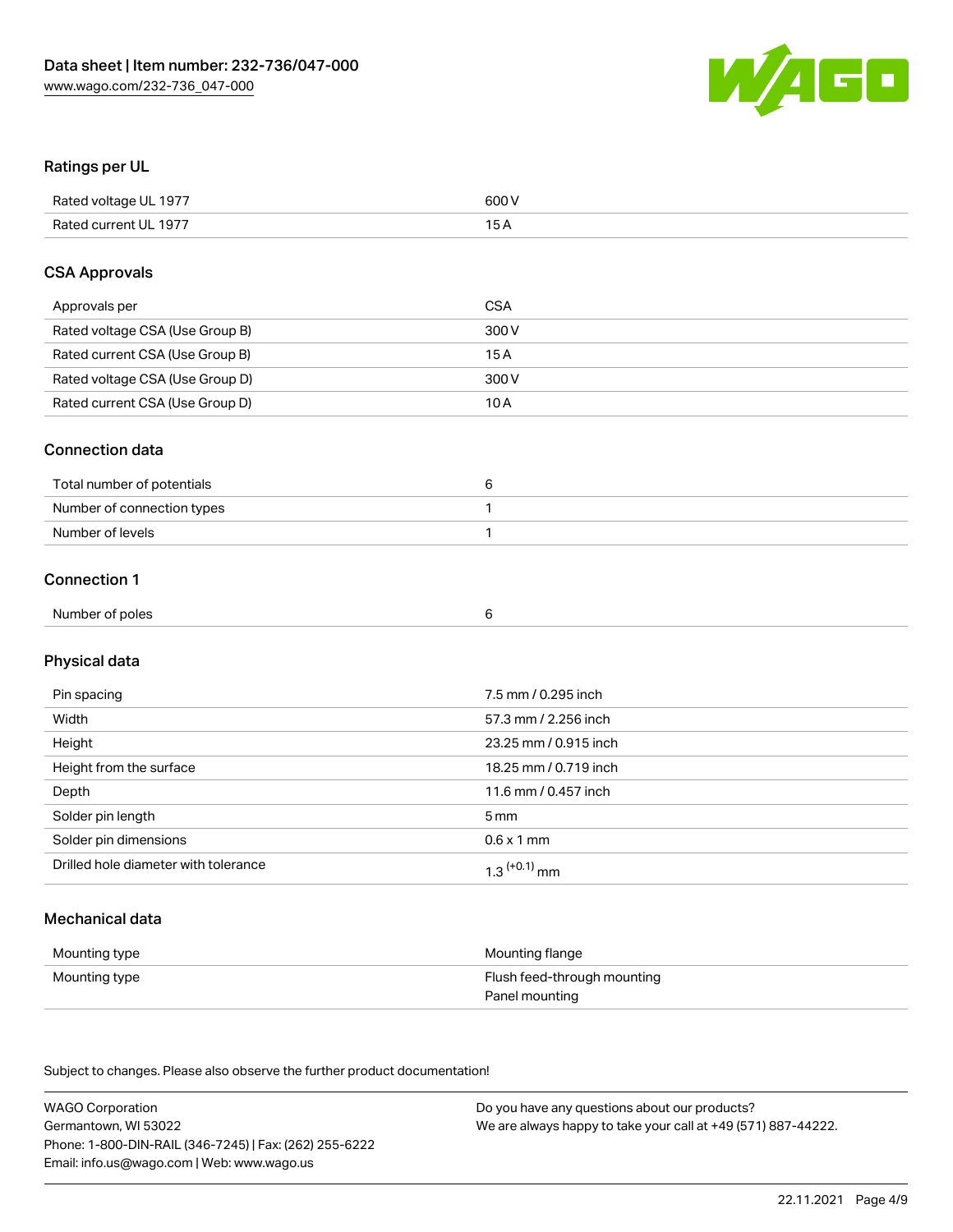[www.wago.com/232-736\\_047-000](http://www.wago.com/232-736_047-000)



#### Plug-in connection

| Contact type (pluggable connector) | Female header |
|------------------------------------|---------------|
| Connector (connection type)        | for PCB       |
| Mismating protection               | No            |
| Mating direction to the PCB        | 90 °          |
| Locking of plug-in connection      | Without       |

## PCB contact

| PCB Contact                         | THT                                        |
|-------------------------------------|--------------------------------------------|
| Solder pin arrangement              | over the entire female connector (in-line) |
| Number of solder pins per potential |                                            |

#### Material data

| Color                       | gray             |
|-----------------------------|------------------|
| Material group              |                  |
| Insulation material         | Polyamide (PA66) |
| Flammability class per UL94 | V <sub>0</sub>   |
| Contact material            | Copper alloy     |
| Contact plating             | tin-plated       |
| Fire load                   | $0.156$ MJ       |
| Weight                      | 7.4 g            |

#### Environmental requirements

| Limit temperature range | $-60+85 °C$ |
|-------------------------|-------------|
|-------------------------|-------------|

## Commercial data

| Product Group         | 3 (Multi Conn. System) |
|-----------------------|------------------------|
| PU (SPU)              | 25 Stück               |
| Packaging type        | box                    |
| Country of origin     | DE                     |
| <b>GTIN</b>           | 4044918625890          |
| Customs tariff number | 85366990990            |

#### Approvals / Certificates

#### Ship Approvals

**Certificate** 

Subject to changes. Please also observe the further product documentation!

WAGO Corporation Germantown, WI 53022 Phone: 1-800-DIN-RAIL (346-7245) | Fax: (262) 255-6222 Email: info.us@wago.com | Web: www.wago.us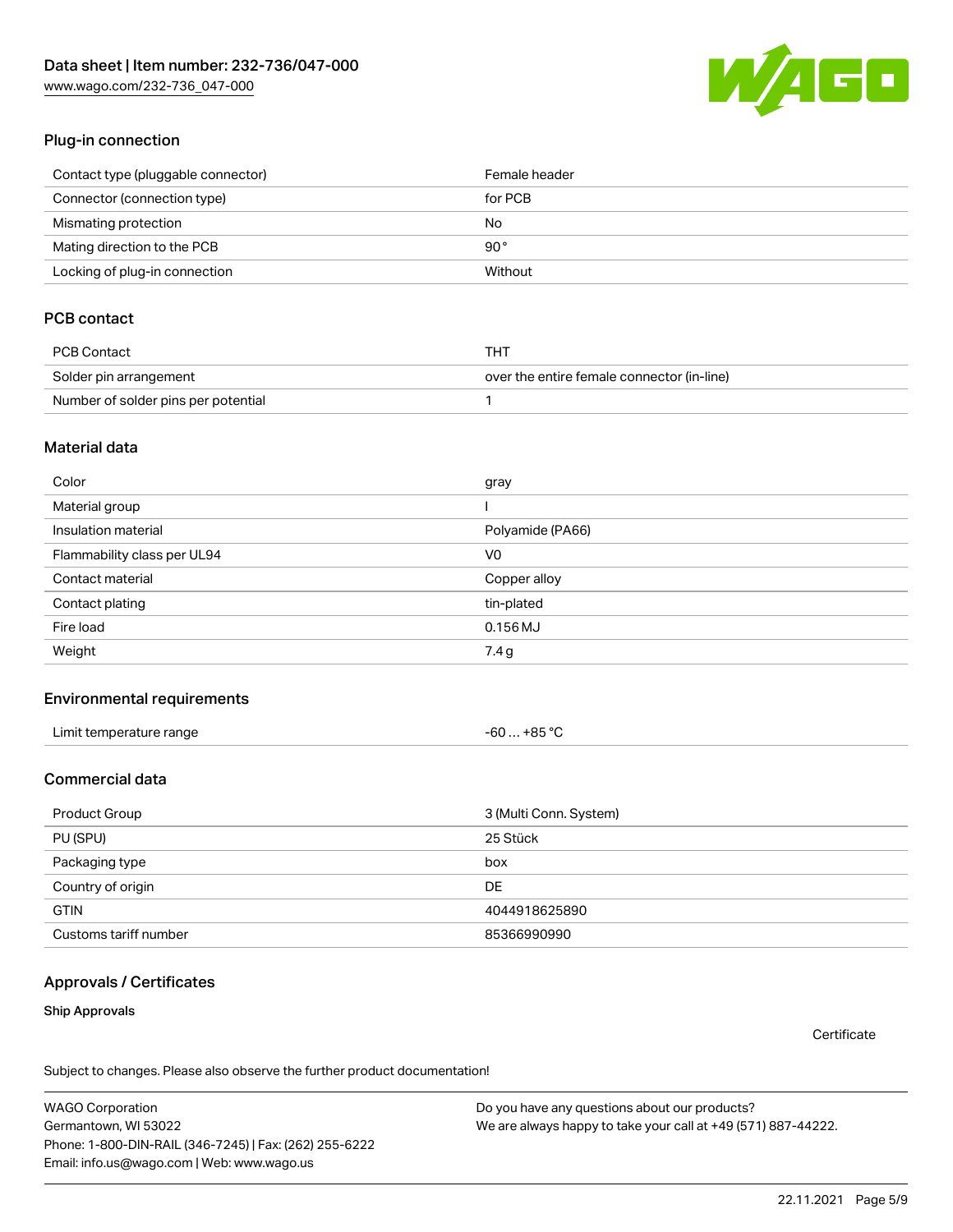[www.wago.com/232-736\\_047-000](http://www.wago.com/232-736_047-000)



| Logo                | Approval                                                | <b>Additional Approval Text</b> | name                                |
|---------------------|---------------------------------------------------------|---------------------------------|-------------------------------------|
| ABS                 | <b>ABS</b><br>American Bureau of Shipping               | $\overline{\phantom{0}}$        | $19 -$<br>HG15869876-<br><b>PDA</b> |
| VERITAS             | BV<br>Bureau Veritas S.A.                               | IEC 60998                       | 11915/D0 BV                         |
|                     | <b>DNV GL</b><br>Det Norske Veritas, Germanischer Lloyd | EN 60998                        | TAE000016Z                          |
|                     |                                                         |                                 |                                     |
| <b>UL-Approvals</b> |                                                         |                                 |                                     |
|                     |                                                         |                                 | Certificate                         |
| Logo                | Approval                                                | <b>Additional Approval Text</b> | name                                |
|                     | <b>UR</b><br>Underwriters Laboratories Inc.             | <b>UL 1059</b>                  | E45172                              |

### Counterpart

| ltem no.731-606                                                                                                        |                      |
|------------------------------------------------------------------------------------------------------------------------|----------------------|
| 1-conductor male connector; CAGE CLAMP®; 2.5 mm <sup>2</sup> ; Pin spacing 7.5 mm; 6-pole; 2,50 mm <sup>2</sup> ; gray | www.wago.com/731-606 |

#### Optional accessories

#### Testing accessories

| Testing accessories |                                                                                                                              |                      |
|---------------------|------------------------------------------------------------------------------------------------------------------------------|----------------------|
|                     | Item no.: 210-136<br>Test plug; 2 mm Ø; with 500 mm cable                                                                    | www.wago.com/210-136 |
|                     | Item no.: 231-662<br>Test plugs for female connectors; for 7.5 mm and 7.62 mm pin spacing; 2,50 mm <sup>2</sup> ; light gray | www.wago.com/231-662 |

Subject to changes. Please also observe the further product documentation!

WAGO Corporation Germantown, WI 53022 Phone: 1-800-DIN-RAIL (346-7245) | Fax: (262) 255-6222 Email: info.us@wago.com | Web: www.wago.us Do you have any questions about our products? We are always happy to take your call at +49 (571) 887-44222.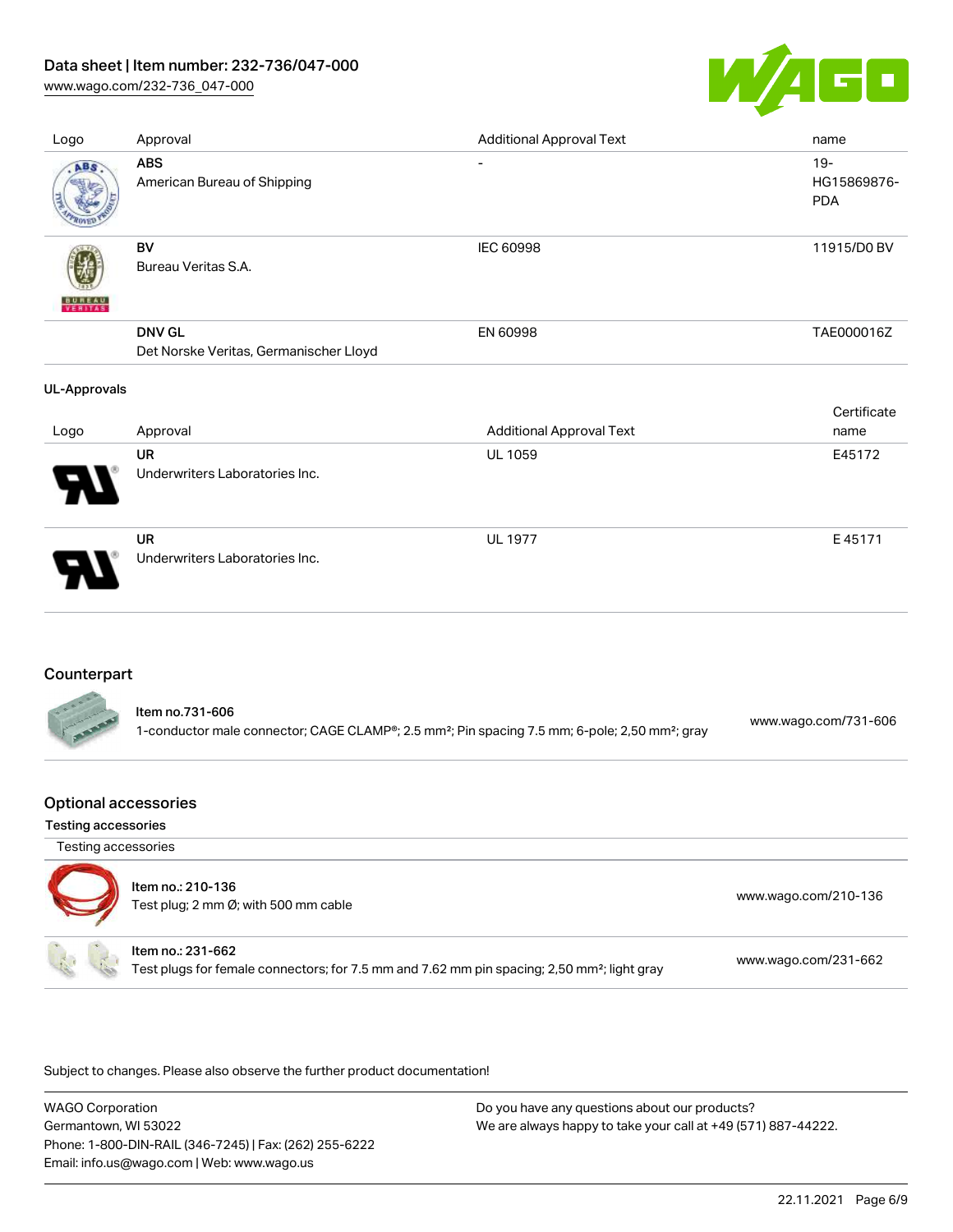

## Downloads Documentation

| <b>Additional Information</b><br>Technical explanations                                                                                                                | 2019 Apr 3 | pdf<br>2.0 MB | Download |
|------------------------------------------------------------------------------------------------------------------------------------------------------------------------|------------|---------------|----------|
|                                                                                                                                                                        |            |               |          |
| <b>CAD files</b>                                                                                                                                                       |            |               |          |
| CAD data                                                                                                                                                               |            |               |          |
| 2D/3D Models 232-736/047-000                                                                                                                                           |            | <b>URL</b>    | Download |
| <b>CAE</b> data                                                                                                                                                        |            |               |          |
| EPLAN Data Portal 232-736/047-000                                                                                                                                      |            | <b>URL</b>    | Download |
| ZUKEN Portal 232-736/047-000                                                                                                                                           |            | <b>URL</b>    | Download |
| EPLAN Data Portal 232-736/047-000                                                                                                                                      |            | <b>URL</b>    | Download |
| <b>PCB Design</b>                                                                                                                                                      |            |               |          |
| Symbol and Footprint 232-736/047-000                                                                                                                                   |            | <b>URL</b>    | Download |
| CAx data for your PCB design, consisting of "schematic symbols and PCB footprints",<br>allow easy integration of the WAGO component into your development environment. |            |               |          |
| Supported formats:                                                                                                                                                     |            |               |          |
| ш<br>Accel EDA 14 & 15                                                                                                                                                 |            |               |          |
| ш<br>Altium 6 to current version                                                                                                                                       |            |               |          |
| ш<br>Cadence Allegro                                                                                                                                                   |            |               |          |
| ш<br>DesignSpark                                                                                                                                                       |            |               |          |
| ш<br>Eagle Libraries                                                                                                                                                   |            |               |          |
| KiCad                                                                                                                                                                  |            |               |          |
| Mentor Graphics BoardStation                                                                                                                                           |            |               |          |
| a ka<br>Mentor Graphics Design Architect                                                                                                                               |            |               |          |
| Mentor Graphics Design Expedition 99 and 2000                                                                                                                          |            |               |          |
| OrCAD 9.X PCB and Capture                                                                                                                                              |            |               |          |
| П<br>PADS PowerPCB 3, 3.5, 4.X, and 5.X                                                                                                                                |            |               |          |
| ш<br>PADS PowerPCB and PowerLogic 3.0                                                                                                                                  |            |               |          |

Subject to changes. Please also observe the further product documentation!

WAGO Corporation Germantown, WI 53022 Phone: 1-800-DIN-RAIL (346-7245) | Fax: (262) 255-6222 Email: info.us@wago.com | Web: www.wago.us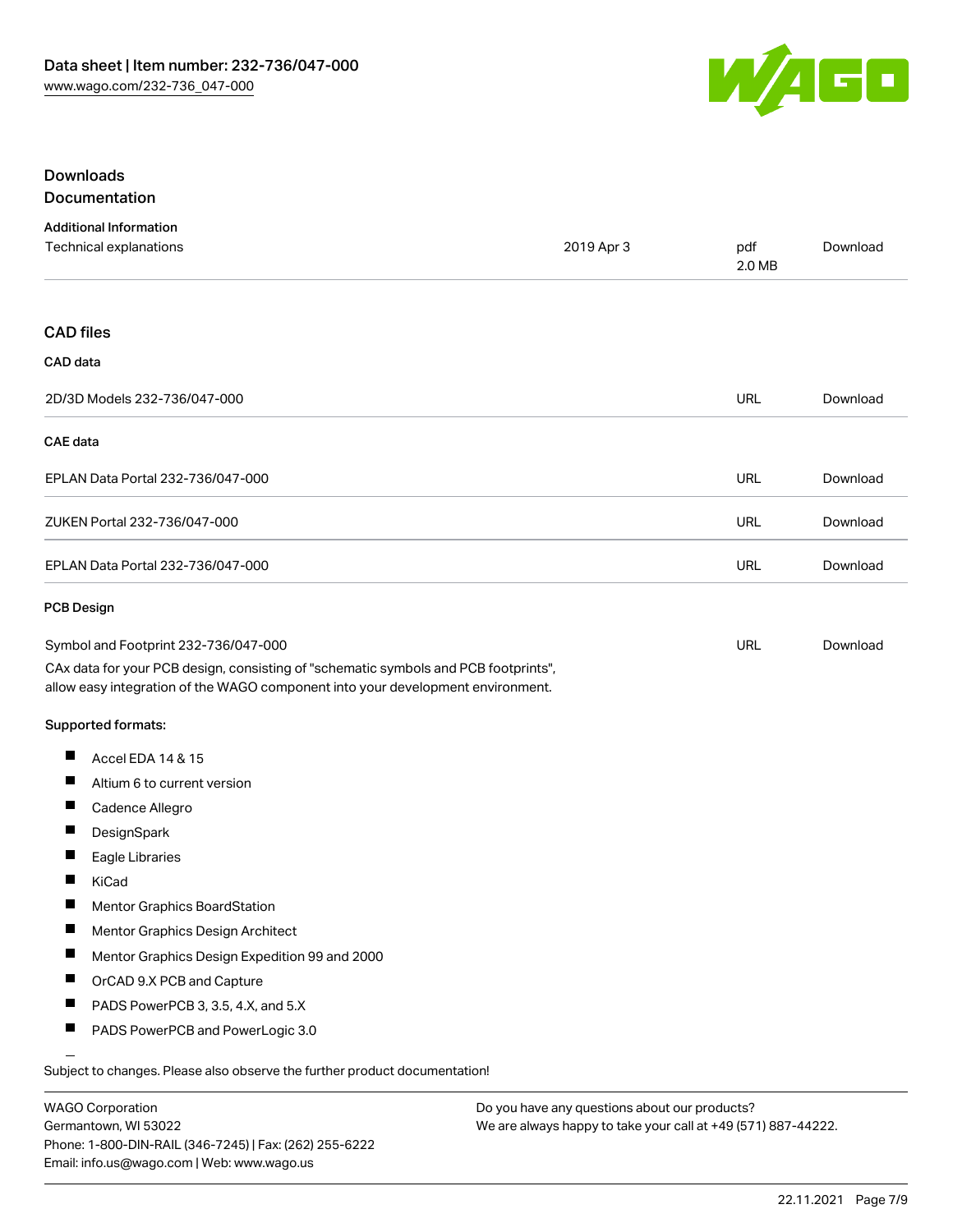W/160

- PCAD 2000, 2001, 2002, 2004, and 2006
- $\blacksquare$ Pulsonix 8.5 or newer
- $\blacksquare$ STL
- $\blacksquare$ 3D STEP
- $\blacksquare$ TARGET 3001!
- $\blacksquare$ View Logic ViewDraw
- $\blacksquare$ Quadcept
- $\blacksquare$ Zuken CadStar 3 and 4
- $\blacksquare$ Zuken CR-5000 and CR-8000

PCB Component Libraries (EDA), PCB CAD Library Ultra Librarian

#### Environmental Product Compliance

#### Compliance Search

| Environmental Product Compliance 232-736/047-000                                     | URL | Download |
|--------------------------------------------------------------------------------------|-----|----------|
| THT female header; straight; Pin spacing 7.5 mm; 6-pole; Spacer flange; 0.6 x 1.0 mm |     |          |
| solder pin; gray                                                                     |     |          |

#### Installation Notes

#### Application

The innovative flange design provides standard panel mounting options or various through-panel mounting configurations. Depending on the type of application and flange, female headers can be used either for through-panel or flush mounted applications.

#### Product family

Subject to changes. Please also observe the further product documentation!

WAGO Corporation Germantown, WI 53022 Phone: 1-800-DIN-RAIL (346-7245) | Fax: (262) 255-6222 Email: info.us@wago.com | Web: www.wago.us